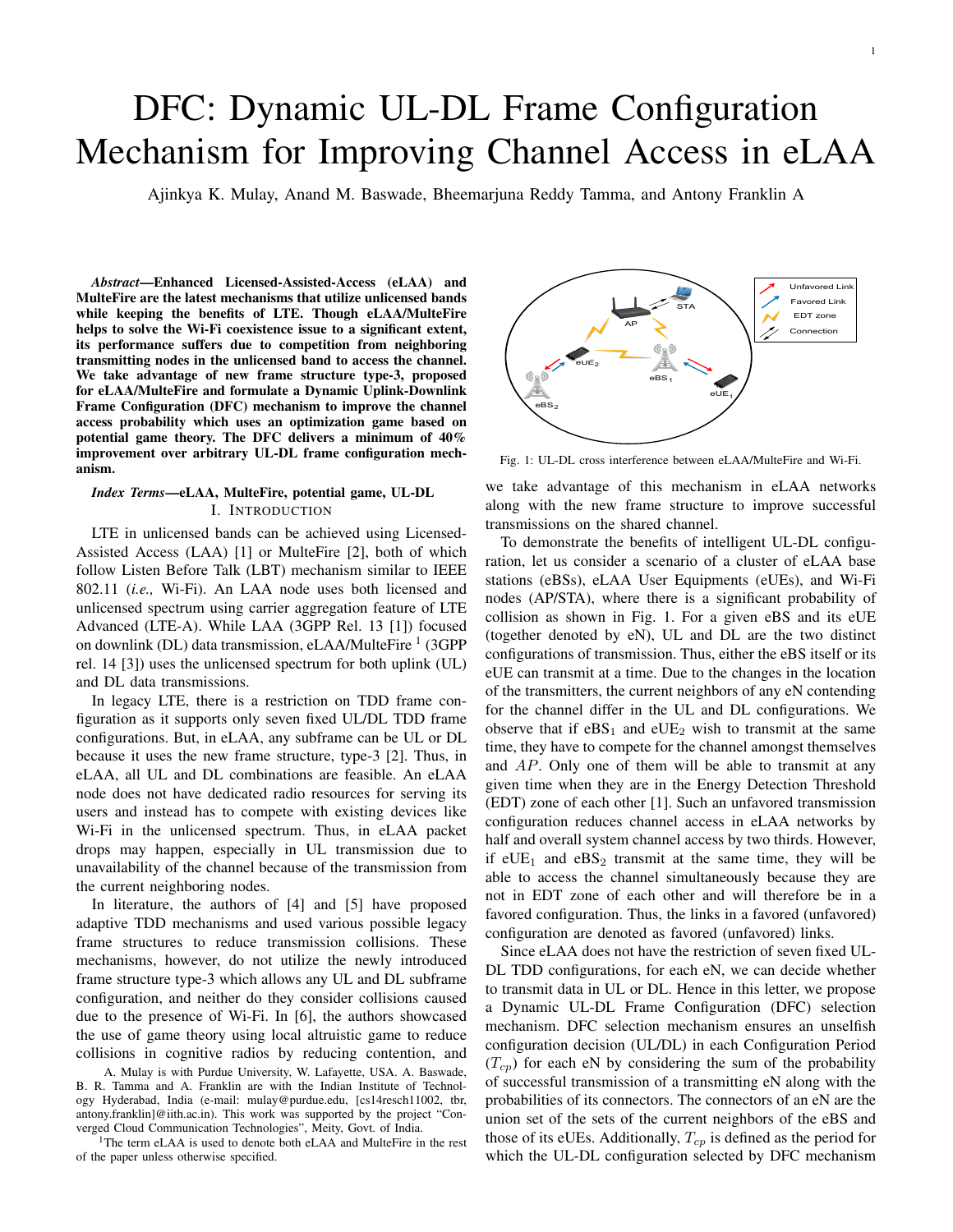remains in effect.

The major contributions of this work are: (i) Using the type-3 frame structure, we have proposed an unselfish, noncooperative game-theoretic framework to choose between UL and DL transmission in eLAA under Wi-Fi interference with a guaranteed pure Nash Equilibrium (NE) profile which maximizes the average probability of successful transmission, (ii) To achieve this NE, we suggest a system model for a central algorithm and a distributed algorithm along with the proof of its convergence. Further, empirical verification has been provided for the improvement in medium access for both eLAA and Wi-Fi nodes, (iii) To the best of our knowledge, this is the first proposal to make efficient use of the flexible TDD frame structure type-3 in eLAA for improving medium access.

## II. SYSTEM MODEL

We consider a system model with a cluster of eBSs and their eUEs along with a few Wi-Fi nodes (APs/STAs) operating on the same unlicensed channel. In any given  $T_{cp}$ , each eN can either transmit data in either UL or DL transmission mode. Every eBS randomly selects an eUE for UL transmission to avoid starvation. We assume that in a given  $T_{cp}$ ,  $n_u$  eUEs are receiving and  $n_d$  eBSs are transmitting. The eBSs can communicate with each other using the X2-interface and thus identify their currently neighboring eBSs and eUEs. Further, we assume that the eUEs can detect other eUEs using passive sensing [7]. Similar passive sensing enables the eUEs and the eBSs to detect their current Wi-Fi neighbors. In each  $T_{cp}$ , DFC updates  $n_u$  and  $n_d$  to achieve the optimum channel access probability for each eN. This update in UL-DL configuration depends on the metric, *utility*. To analyze DFC theoretically and evaluate its performance, we define the concepts of stationary probability, the probability of successful transmission, and utility of an eBS in this section.

#### *A. Successful Transmission in eLAA*

Stationary Probability is the probability that a transmitter attempts to transmit in a randomly chosen period. Since eLAA and Wi-Fi follow LBT and Clear Channel Assessment (CCA), all eUEs, eBSs, and Wi-Fi nodes need to check the medium before transmitting. When transmitter-A is in the EDT zone [1] of another transmitter-B which has already occupied the channel, the transmitter-A has to wait. The impact of any transmitter on the other depends on various factors like traffic generated by the transmitter, the channel conditions, and the deployment strategies. Thus, as given in [8], the stationary probability of each distinct eLAA transmitter and Wi-Fi node is modeled as independent and identically distributed (i.i.d.) since it is dependent on the incoming packet rate and the random back-offs. Note that the stationary uplink (downlink) probability captures the likelihood of uplink (downlink) data being present in the transmitter's buffer. The stationary probability is  $p_u$  for an eUE,  $p_d$  for an eBS, and  $p_w$  for Wi-Fi.

*Definition 1:* The probability of successful transmission of any transmitter  $(Eqn. (1))$  is the probability that the transmitter can transmit continuously in the transmission opportunity without colliding with the transmissions of another transmitter.

$$
P_i(s_i, \mathcal{N}_i) = p_t \prod^{n_u^i} (1 - p_u) \prod^{n_d^i} (1 - p_d) \prod^{n_u^i} (1 - p_w), \tag{1}
$$

where  $t \in \{u, d, w\}$ . The current neighbor of  $i^{th}$  transmitter is defined as any active eBS, eUE, or Wi-Fi transmitter which lies in its EDT zone. We denote the set of these transmitters by  $\mathcal{N}^i$ .  $s_i$  denotes the current transmission mode of  $i^{th}$  transmitter and it has  $n_u^i$  eUE neighbors,  $n_d^i$  eBS neighbors and  $n_w^i$  WNs. *B. The utility of an eBS*

It is challenging to optimize the sum of probabilities of successful transmission of the system with only local information. Thus, we consider a local altruistic game [6], and so while defining an eN,'s utility along with its probability of successful transmission, we also consider the probabilities of successful transmission of its connectors. Here,  $\mathcal{C}_i = \mathcal{N}_u^i \cup \mathcal{N}_d^i$ denotes the set of connectors, where  $\mathcal{N}_u^i$  is the neighbor set of the  $i^{th}$  eUE while  $\mathcal{N}_d^i$  is the neighbor set of the corresponding  $i^{th}$  eBS.

**Definition 2:** The utility of  $i^{th}$  eN,  $U_i(s_i, C_i)$  (Eqn. (1)), is the summation of probabilities of successful transmission of an eN and all its connectors.

$$
U_i(s_i, \mathcal{C}_i) = P_i(s_i, \mathcal{N}^i) + \sum_{j \in \mathcal{C}_i} P_j(s_j, \mathcal{N}^j).
$$
 (2)

III. DFC : GAME OF DYNAMIC UL-DL FRAME CONFIGURATION SELECTION MECHANISM

#### *A. Potential Game Formulation*

In this game, we assume that each eN autonomously makes the decisions of its transmission mode based on its connector set and the utility computed after that. Using this utility, we formulate an UL-DL configuration game for optimizing the channel access probability for each eN. We denote each eN as a player with UL and DL modes as its strategies. In each  $T_{cp}$ , the eN takes the action of either deviating from its current strategy or continuing with the same one.  $s_{-i}$  is the set of strategies of all the other players except the  $i^{th}$  player. Further,  $\mathcal N$  is the set of all the players and  $S_i$  is the possible strategy set for the  $i^{th}$  player. The utility of the  $i^{th}$  player Eqn. (2) is given by  $U_i(s_i, s_{-i}) = P_i(s_i, \mathcal{N}^i) + \sum_{j \in \mathcal{C}_i} P_j(s_j, \mathcal{N}^j)$ . The proposed dynamic configuration selection game to obtain optimal utility is  $G = (N, s_i, S_i)$  and it is defined in Eqn. (3).

$$
(\mathcal{G}): \max_{s_i \in S_i} \quad U_i(s_i, s_{-i}) \quad \forall i \in \mathcal{N}, s_i \in S_i. \tag{3}
$$

*Definition 3:* The system utility (Eqn. (4)) is the sum of probabilities of successful transmission of all the players in the game.

$$
\Phi(s_i, s_{-i}) = \sum_{i \in \mathcal{N}} P_i(s_i, \mathcal{N}^i). \tag{4}
$$

Additionally, we propose to find an optimum solution to the game by finding the pure NE for the game [9].

For a game,  $S^* = (s_1^*, s_2^*, ..., s_{|\mathcal{N}|}^*)$  is a pure strategy NE if  $U_i(s_i^*, s_{-i}^*) \ge U_i(s_i, s_{-i}^*)$ , where,  $\forall i \in \mathcal{N}, \forall s_i \in S_i, s_i^* \ne$  $s_i$ . One way to show a game has a pure NE is by proving that it is a potential game [10]. A potential function expresses the incentive of a given player to switch its strategy, and all potential games have been shown to have at least one pure NE. *Theorem 1* establishes that  $G$  is an exact potential game.

*Definition 4:* [10], [11]: A game is said to be an exact potential game, if there exists a function, denoted as a potential function  $\Phi : S \longrightarrow \mathcal{R}$  (*i.e.*, from the strategy set to the real set), such that for any  $i^{th}$  player, a unilateral deviation from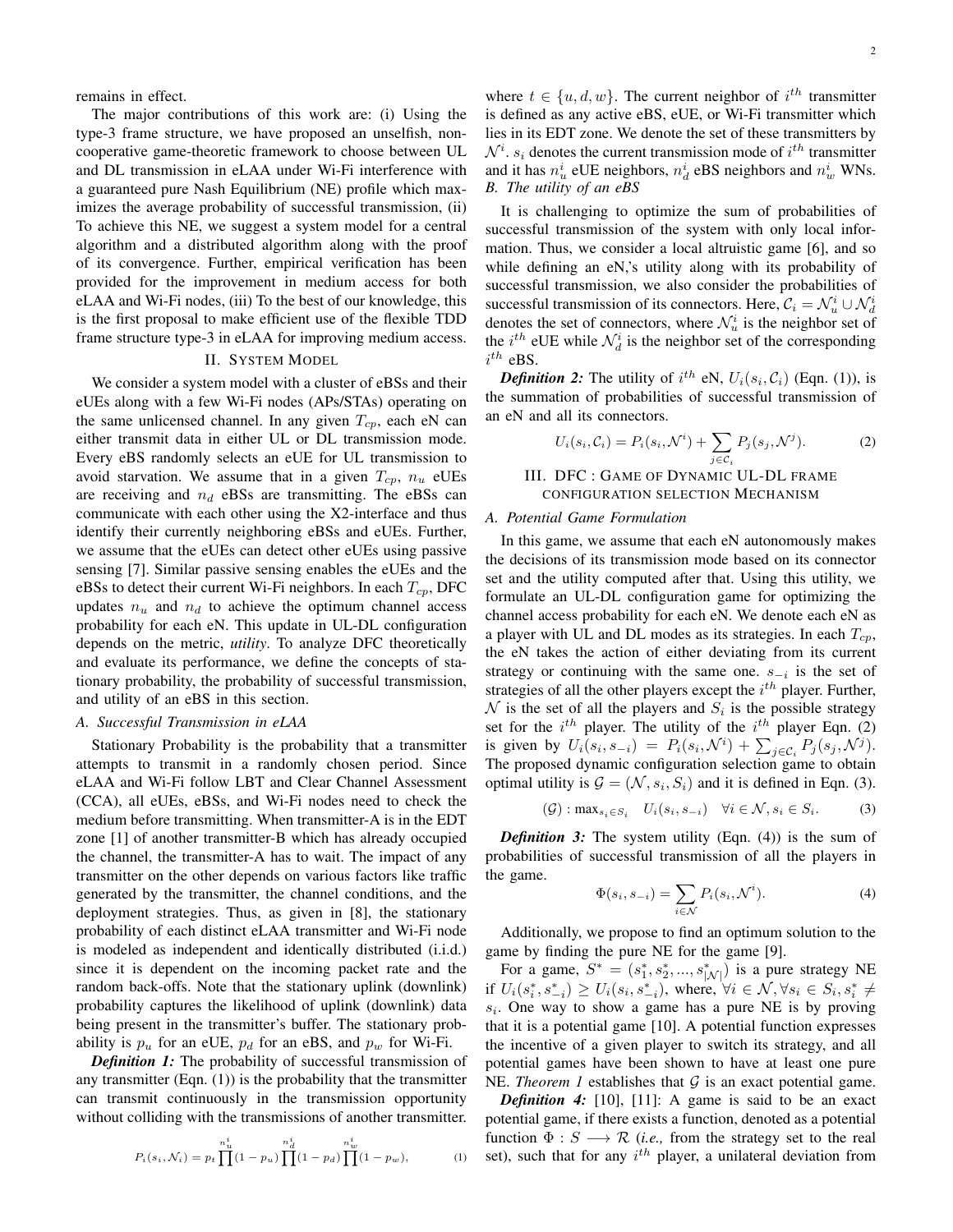## Algorithm 1 DFC : Central Algorithm

1: for Each Possible eLAA Configuration do

- 2:  $p_i \leftarrow$  Measure channel access probability (using information from eUEs and eBSs)
- 3:  $u_i \leftarrow$  Insert measured value in Eqn. (2)
- 4: end for
- 5: for Each eBS do
- 6: *BestStrategyArray*  $\leftarrow s_i$  which max  $u_i(s_i, s_{-i})$ , maximize Eqn. (2) 7: end for
- 8: for Each Possible eLAA Configuration do
- 9: **if** Strategy of each player in configuration  $\in$  *BestStrategyArray* then 10:  $NashArray \leftarrow u_i(s_i, s_{-i})$
- $NashArray \leftarrow u_i(s_i, s_{-i})$
- 11: end if 12: end for
- 13: **Update:**  $s_i \leftarrow \max \sum (NashArray)$ , Sleep for  $T_{cp}$

strategy s to  $s^*$ , the following property holds:  $\Phi(s_i^*, s_{-i})$  –  $\Phi(s_i, s_{-i}) = U_i(s_i^*, s_{-i}) - U_i(s_i, s_{-i})$ , where,  $U_i(s_i, s_{-i})$  is the utility function of the  $i^{th}$  player.

*Theorem 1:*  $\mathcal G$  is an exact potential game.

*Proof:* We propose using the system utility (Eqn. (4)) as the potential function of the game  $G$ . For a game to be a potential game, we have to show that a change in strategy of a player causes the utility of that player and the potential function to change by the same amount. Eqn. (5) considers the difference between the utility functions after a strategy change of a single player.

$$
U_i(s_i^*, s_{-i}) - U_i(s_i, s_{-i}) = \left[ P_i(s_i^*, \mathcal{N}^i) - P_i(s_i, \mathcal{N}^i) \right] + \left[ \sum_{j \in \mathcal{N}^i} (P_j(s_j, \mathcal{N}^j)^* - P_j(s_j, \mathcal{N}^j)) \right].
$$
\n(5)

Similarly, we calculate the difference between the potential functions after strategy change of a single player in Eqn. (6).

$$
\Phi(s_i^*, s_{-i}) - \Phi(s_i, s_{-i}) = \left[ P_i(s_i^*, \mathcal{N}^i) - P_i(s_i, \mathcal{N}^i) \right] \n+ \left[ \sum_{j \in \mathcal{N}^i} (P_j(s_j, \mathcal{N}^{j^*}) - P_j(s_j, \mathcal{N}^j)) \right] \n+ \left[ \sum_{j \in \{\mathcal{N} \setminus \mathcal{N}^i\}, j \neq i} (P_j(s_j, \mathcal{N}^{j^*}) - P_j(s_j, \mathcal{N}^j)) \right].
$$
\n(6)

The change of strategy of the  $i<sup>th</sup>$  player does not affect the players in the set  $\{N \setminus N^i\} - \{i\}$  implying that  $\sum_{j \in \{N \setminus \mathcal{N}^i\}, j \neq i} (P_j(s_j, \mathcal{N}^{j^*}) - P_j(s_j, \mathcal{N}^{j})) = 0$  and thus proving that Eqns. (5) and (6) are equal which proves the theorem. As a consequence of  $G$  being a potential game, we know that the  $G$  has at least one pure NE [10]. *B. DFC Mechanism Implementation Methods*

We adopt DFC mechanism to facilitate the convergence to NE of the above-proposed game. We propose two methods, central and distributed to implement DFC.

*1) Central Approach (Algorithm 1):* A central controller is used to compute the utility for each player using DFC by aggregating the information of the current neighbors and the connectors for each eN in a cluster. The computed optimal solution is then sent back to each eN.

*2) Distributed Approach (Algorithm 2):* In each round a single player decides its strategy independently using the information of its current neighbors and the computed probability of successful transmission of its connectors while the rest of the players maintain the same strategy.

## Algorithm 2 DFC : Distributed Algorithm

```
1: Initialise: t \leftarrow 0, s_i \leftarrow random
```

```
2: Repeat
```
- 3: while Not Converged do<br>4: for Each eBS do
- 4: for Each eBS do<br>5:  $p_i \leftarrow$  Measure  $p_i \leftarrow$  Measure channel access probability (using information from eUEs and eBSs)
- 6:  $u_i \leftarrow$  Insert measured value in Eqn. (2)<br>7:  $s_i \leftarrow \max u_i(s_i, s_{-i})$ , maximize Eqn.
- 7:  $s_i \leftarrow \max u_i(s_i, s_{-i})$ , maximize Eqn. (2)<br>8: **end for**
- 8: **end for**<br>9: When w 9: When we reach an NE state, the state is said to be converged (*i.e.,* no player changes its strategy) 10: end while
- 11: **Update:**  $s_i$ , Sleep for  $T_{cp}$

In Algorithm 2, the current player's eBS obtains its DL, UL neighbors and its eUE's DL neighbors using the X2-interface and its Wi-Fi nodes using passive sensing [7]. The eUE gets its UL neighbors and Wi-Fi neighbors using passive sensing and sends this information to its eBS. The eBS computes the UL and DL probability (Eqn. (1)) of successful transmission and retrieves the probabilities of successful transmission of its connector set (assumed to be known apriori) for both the modes. Finally, the eBS calculates both the utilities (Eqn. (2)) and decides upon the maximum value strategy after which it transfers control to the next player.

The central algorithm provides a globally optimal solution but incurs more computational overhead with an increase in the number of players. Further, it requires a central entity which aggravates the delay due to increased communication overhead between eNs and the central entity. On the other hand, the distributed algorithm provides a locally optimal solution, with lower computational and communication overheads. However, the distributed approach has the drawback of increased convergence time along with the sub-optimal solution. Empirically, the distributed algorithm converges reasonably quickly and on an average requires 12.6 iterations.

Definition 5: [11], [12]: A game is said to be a Best Response (BR)-potential game if there exists a function  $\Phi$  :  $S \longrightarrow \mathcal{R}$ , such that for any  $i^{th}$  player,

$$
\operatorname{argmax}_{s_i \in S_i} U_i(s_i, s_{-i}) = \operatorname{argmax}_{s_i \in S_i} \Phi(s_i, s_{-i}).\tag{7}
$$

Theorem 2: Convergence of DFC: Distributed Approach (*i.e,* Algorithm 2) to an NE.

Proof: Note that, as shown in [11], [12] exact potential games are shown to be BR-potential games. As per Theorem 1, our proposed game is an exact potential game, and thus, it is also a BR-potential game.

In our proposed distributed algorithm, a single player changes its strategy to its best response (concerning the other players) while other players keep the same strategy in each round. The rounds continue until NE convergence. This approach is similar to the *asyncBRA (Algorithm 1 in [11])*. Additionally, as shown by the authors in [10], [11], *asyncBRA* does converge to an NE and thus our proposed algorithm too.

The algorithm achieves NE, when all players are satisfied, *i.e.*, no player has any incentive to switch to another strategy. Assuming NE has not been reached, at least one player will change its strategy to the best response strategy which in turn will improve the potential function value (as shown by the property of BR-potential games). By the definition of a BRpotential game, we conclude that no state is reached twice. We